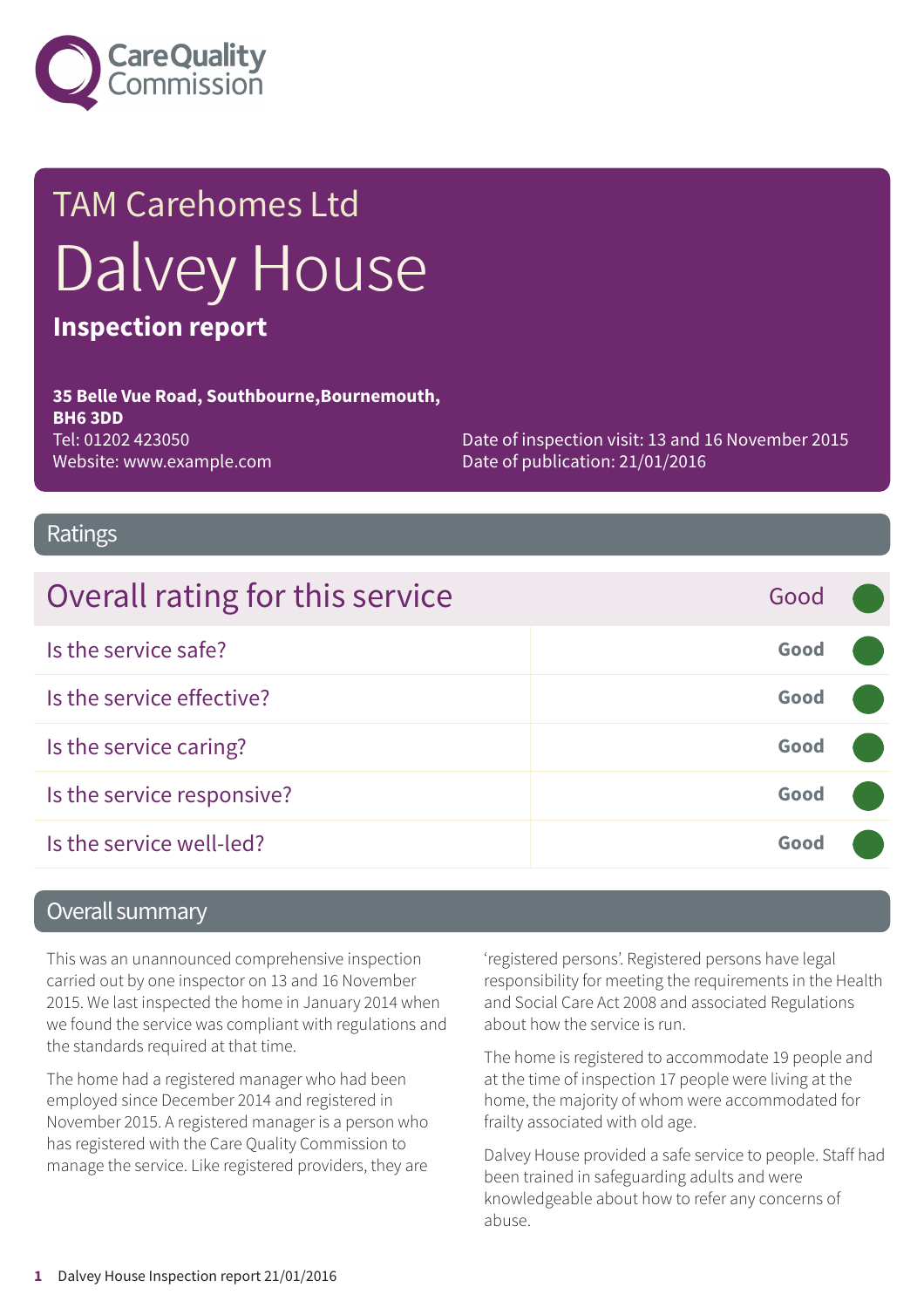# Summary of findings

Risks to people's health concerning delivery of their care or concerning the physical environment, had been assessed to make sure that people's care and the home ran as safely as possible .

Accidents and incidents were monitored and audited to see if there were any trends that could make systems and care delivery safer.

The home employed sufficient staff to meet people's needs.

Robust recruitment procedures were followed to make sure competent and suitable staff were employed to work at the home. The home had a full complement of staff at the time of inspection.

Medicines were managed safely in the home.

The staff team were well-trained and there were systems in place to make sure staff received update training when required.

The home was meeting the requirements of the Mental Capacity Act 2005, with appropriate applications made to the local authority for people at risk of being deprived of their liberty.

People's consent was gained for how they were cared for and supported.

Staff were supported through one to one supervision and annual appraisals.

People were provided with a good standard of food and their nutritional needs met.

People were positive about the staff team and the good standards of care provided in the home. People felt their privacy and dignity were respected.

Care planning was effective and up to date, making sure people's needs were met.

The home provided a full programme of activities to keep people meaningfully occupied.

The home had a well-publicised complaints policy and when a complaint was made, they were logged and responded to.

There were systems in place to monitor the quality of service provided to people.

There was good leadership of the home and a positive ethos and culture prevailing in the home.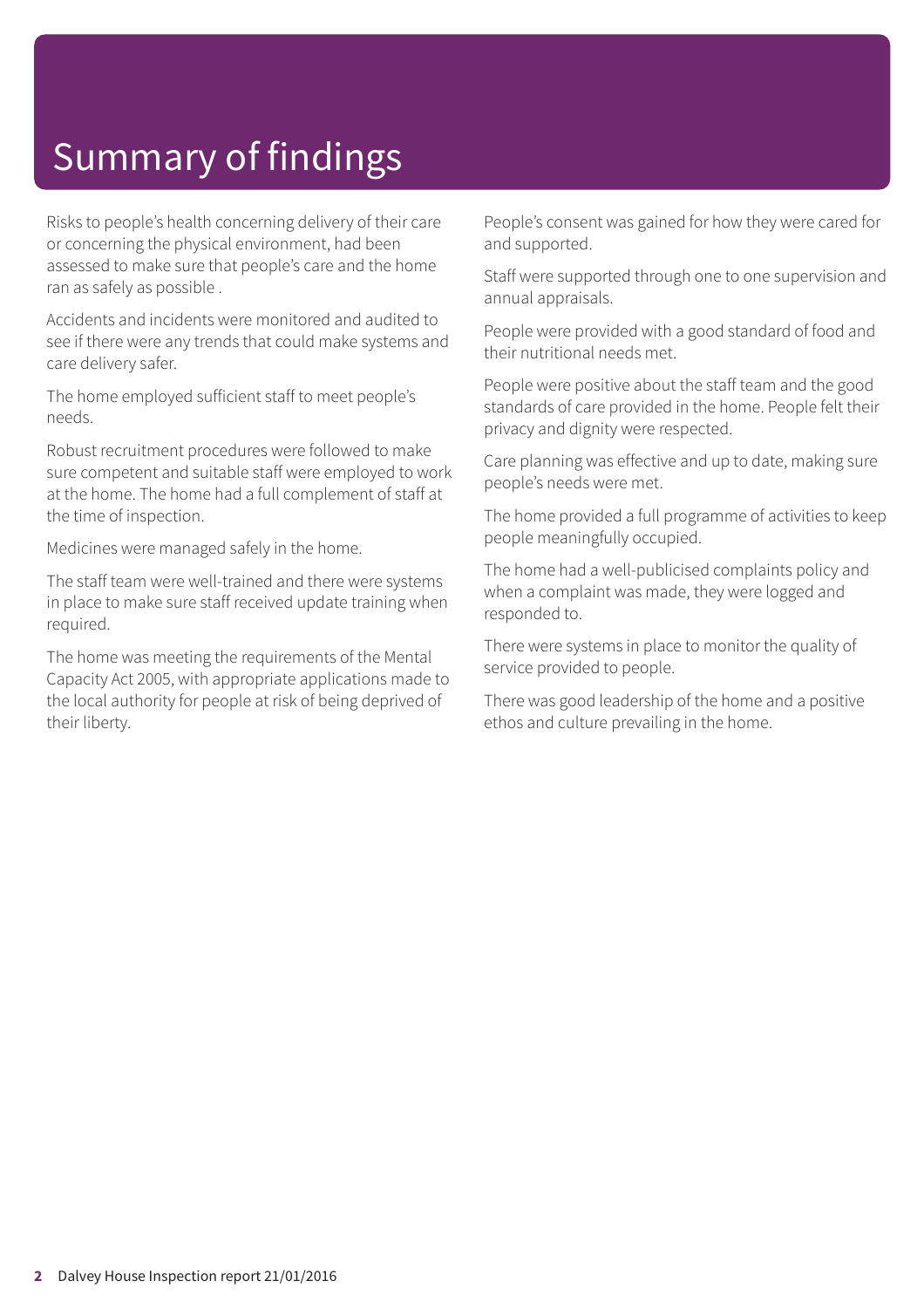#### The five questions we ask about services and what we found

We always ask the following five questions of services.

| Is the service safe?<br>People received safe care in a safe environment where risks were identified and minimised through<br>risk management.     | Good |  |
|---------------------------------------------------------------------------------------------------------------------------------------------------|------|--|
| There were sufficient well-trained staff employed to meet people's needs.                                                                         |      |  |
| There were robust recruitment procedures followed to make sure suitable staff were recruited to work<br>at the home.                              |      |  |
| Medicines were managed safely.                                                                                                                    |      |  |
| Is the service effective?<br>Staff were well-trained and supported to fulfil their role.                                                          | Good |  |
| The service was meeting the requirements of the Mental Capacity Act 2005.                                                                         |      |  |
| People's consent was obtained about the way they were cared for and their treatment choices.                                                      |      |  |
| People's dietary and nutritional needs were being met.                                                                                            |      |  |
| Is the service caring?<br>People were very positive about the home and the quality of the care provided.                                          | Good |  |
| People's privacy and dignity was respected.                                                                                                       |      |  |
| Is the service responsive?<br>People received personalised care and up to date care plans were in place to inform the staff of<br>people's needs. | Good |  |
| A full programme of activities was provided in the home to keep people meaningfully occupied.                                                     |      |  |
| There was a well-publicised complaints procedure and complaints were responded to appropriately.                                                  |      |  |
| Is the service well-led?<br>The new registered manager had made many changes and demonstrated good leadership of the<br>home.                     | Good |  |
| There was a positive, open culture with management seeking to improve the service where this was<br>possible.                                     |      |  |
| There were systems in place to monitor the safety of the service provided to people.                                                              |      |  |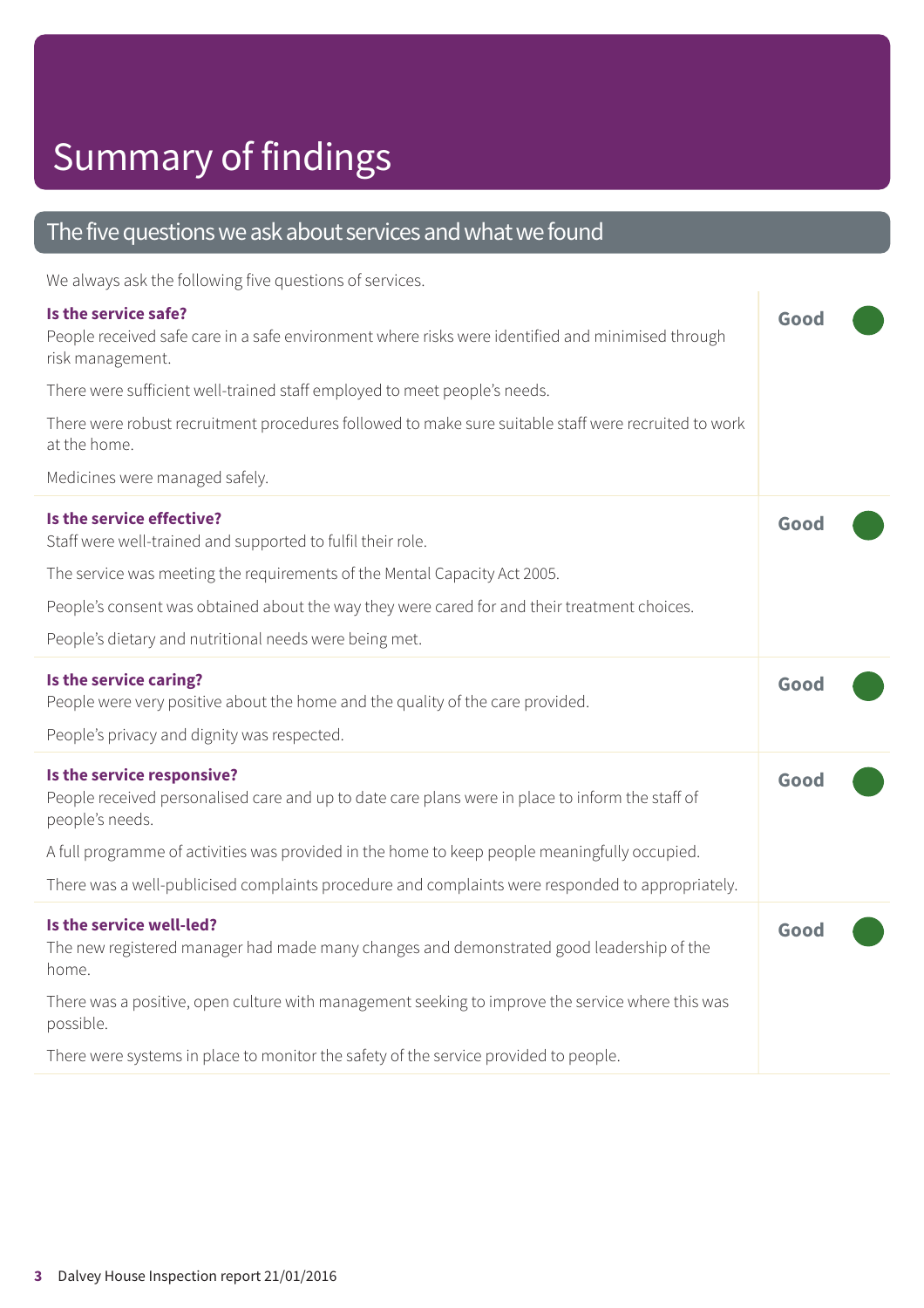

# Dalvey House **Detailed findings**

#### Background to this inspection

We carried out this inspection under Section 60 of the Health and Social Care Act 2008 as part of our regulatory functions. This inspection was planned to check whether the provider was meeting the legal requirements and regulations associated with the Health and Social Care Act 2008, to look at the overall quality of the service, and to provide a rating for the service under the Care Act 2014.

The inspection took place on 13 and 16 November 2015 and was unannounced. One inspector carried out the inspection over both days. During the inspection we met with the majority of people and spoke with four people in depth about their care and experience of the home. We also observed interactions between the staff and people. The registered manager assisted us throughout the inspection. We spoke with four members of staff, two visiting relatives, a visitor from a local church and commissioners of the service.

Before the inspection, the provider completed a Provider Information Return (PIR). This is a form that asks the provider to give some key information about the service, what the service does well and improvements they plan to make.

We reviewed the notifications we had been sent from the service since we carried out our last inspection. A notification is information about important events which the service is required to send us by law.

We also looked at records relating to the management of the service including; staffing rotas, incident and accident records, training records, meeting minutes, premises maintenance records and medication administration records. We also looked in detail at the care plans and assessments relating to three people and a sample of other documents relating to the care of people at Dalvey House.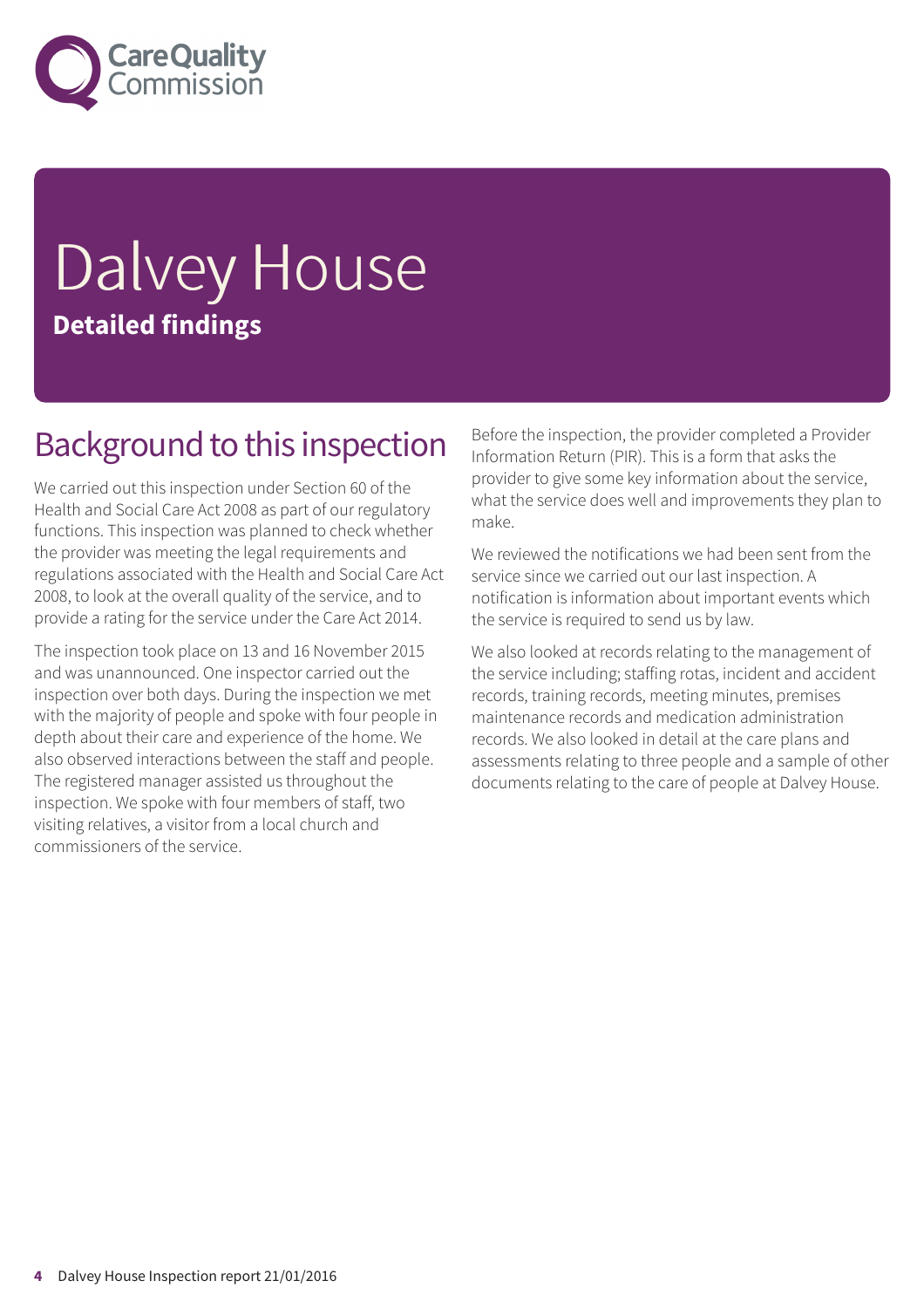## Is the service safe?

#### **Our findings**

People living at the home we spoke with had only positive things to say about the home and raised no concerns about their safety or welfare. One person told us, "Overall, it is excellent. I can't fault it. The staff are nice and kind and I feel safe". Two people commented on the homes cleanliness, one saying, "It's extremely clean" and the other saying, "They almost see cobwebs before they are made".

People were protected from abuse and avoidable harm as people's care and support was well managed and because staff had been trained in safeguarding adults. Records were in place to show that all staff had received this training and that they received update training each year. The staff we spoke with confirmed they had been trained in safeguarding adults and were aware of how to report any concerns. The staff had also been trained in how to whistle blow, should they have concerns about practice in the home.

There were well-developed systems in place to manage risks safely, both environmental and risks in the delivery of people's care. We were shown completed risk assessments carried out about the safety of the premises. Hazards had been identified and action taken to minimise any risks. For example, radiators had been covered to protect people from risk of burns, thermostatic mixer valves fitted to hot water outlets and the replacement of paving slabs in the garden to minimise the risk of people tripping and falling. The registered manager was able to show that the fire safety system had been tested and inspected to the required timescale and that a fire risk assessment had been carried out. We saw certificates for the testing of the home's boilers, wheelchairs and hoists, the lift, electrical wiring and water systems.

Concerning safe delivery of people's care, risk assessments had been completed in areas such as risks of malnutrition, development of pressure sores, risk of falls and risks of choking. We saw that where risks had been identified , action had been taken such as, the fortifying of people's food, referrals to the speech and language therapists and the provision of equipment to meet people's moving and handling needs. People who had bedrails in place, to prevent their falling from bed, had a risk assessment on file to make sure that the rails were fitted correctly. We saw that the risk assessments were regularly reviewed.

People had personal evacuation plans recorded within their care plans and the registered manager also showed us some emergency contingency plans that had been developed.

Another system for minimising potential risk of harm was the monitoring and reviewing of accidents and incidents that occurred in the home. The registered manager showed us that at the end of each month accidents and incidents were reviewed overall, to look for any trend or hazard where action could be taken to reduce further such occurrences.

Everyone we spoke with was satisfied that the staffing levels were sufficient to meet the needs of people accommodated. People told us that if they needed to ring their call bell, it was always responded to within a reasonable period of time. There was a full complement of staff in post so that people received care from the consistent and well trained staff team. Since the new manager had been in post the staffing levels had been increased with the following levels in place.

Between 8.00am and 2.00pm, four care workers and between 2.00pm and 8.00pm three care workers. During the night time period there were two awake members of staff on duty. The registered manager told us that they worked for three days 'on the floor' and had two days in which to devote their time to the management of the home. In addition, the home employed two chefs providing cover for seven days a week, a cleaner and a maintenance person. The registered manager told us that although dependency tools were not used to determine staffing levels, staffing needs were reviewed on a day to day basis as well as continually being reviewed with the provider.

We discussed how staff were recruited to work at the home and found robust procedures in place. We looked at recruitment files for three staff who had been employed since the last inspection. All the required records and checks required under Schedule 3 of the Health and Social Care Act 2008 (Regulated Activities) Regulations 2014 were in place as required. Prospective members of staff completed an application form, were subject to interview and references taken up. Checks had also been made against the register of people barred from working in positions of care.

There were organised and audited systems in place for managing medicines in the home, ensuring people had the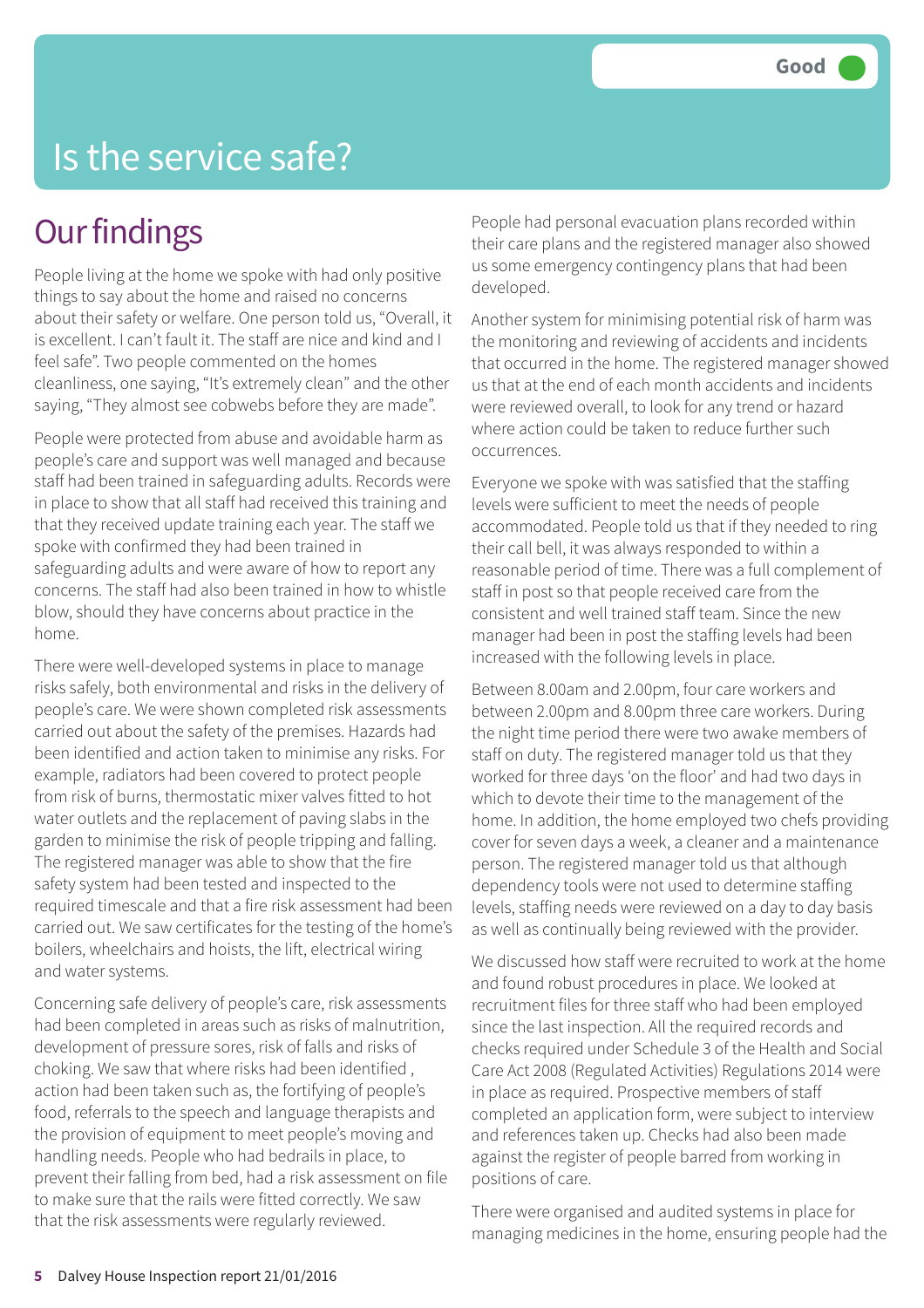#### Is the service safe?

medicines administered as prescribed by their GP. Suitable storage facilities for storing medicines were in place with a trolley, a small fridge for storing medicines requiring refrigeration, and a lockable cupboard for storing other medicines and dressings. Medicines were stored safely and correctly and there were regularly audits to make sure that unused medicines were destroyed and storage areas not overstocked. Records were maintained of the temperature of the small fridge ensuring that medicines were stored at the correct temperature. Medicines with a shelf life had the date of opening recorded to make sure that they were not used by beyond their shelf life.

We looked at medication administration records and found that these were well recorded with no gaps in the records. There was good practice of allergies being recorded at the

front of people's medication administration records together with a recent photograph. In cases where hand entries had been made to medication administration records, a second member of staff had signed the record to verify its accuracy. Where a variable dose of a medicine had been prescribed, the number of tablets given had been recorded to make sure people were given a safe dose. The registered manager had introduced a 'red tabard' system so that the member of staff administering medication should not be disturbed or taken away from their duties when administering medicines.

Where people had been prescribed creams there were body maps to inform the staff of where to administer the creams together with a signed and dated record of their administration.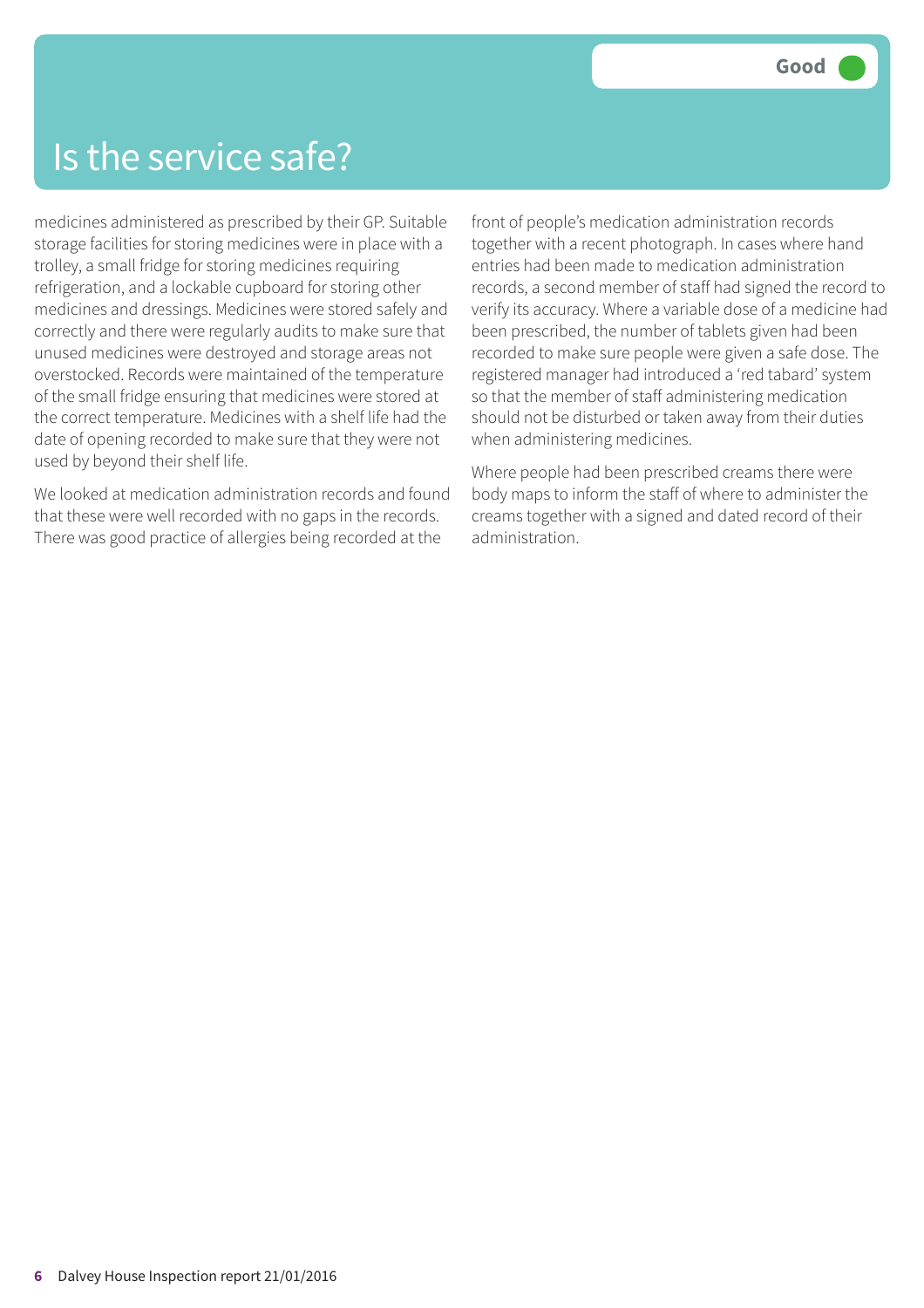# Is the service effective?

### **Our findings**

People told us that their care and support achieved positive outcomes, promoting a good quality of life. One person said to us, "You couldn't go anywhere better. Nothing is left unattended".

All of the staff we spoke with said the training had improved under the new registered manager, with core and update training in place. We looked at a sample of staff records as well as a training analysis completed by the registered manager, which showed there was effective monitoring of people's training needs. Core training included safeguarding adults, infection control, health and safety, moving and handling, and medication administration for those staff who administered medicines. Staff were also required to have competency assessments for medication administration. On the first day of the inspection a training course was being held for staff about the control of substances hazardous to health, COSHH. The registered manager told us of plans to introduce better training for Parkinson's disease and diabetes.

The registered manager told us that all new staff received induction, undertaking the Care Certificate, the industry standard for inducting new staff. This was confirmed by staff we spoke with.

Staff said that they felt well supported by the registered manager and also by the providers of the service. They also told us that they received regular one to one support and supervision sessions and an annual appraisal to review their knowledge and skills. Records we looked at confirmed that staff received 1 to 1 supervision at least six times a year in line with the home's policy. The staff told us that because the registered manager worked on the floor, they ensured good supervision and oversight about how people's care was managed.

The registered manager was aware of their responsibilities concerning the Deprivation of Liberty Safeguards (DoLS). These safeguards aim to protect people living in care homes and hospitals from being inappropriately deprived of their liberty. The registered manager had made applications to the local authority for people they believed were at risk of being deprived of their liberty.

People told us that their consent was always obtained in the relation to how they were looked after. During the inspection we observed many interactions between staff and people living at the home and staff always talked with people about how they wish to be supported before assisting them. For example, we saw the staff asking people about their menu choices for the following day, whether they wished to take part in activities and if they needed support in going to their rooms. We also saw that people had signed consent forms; for instance consent for the use of photographs and signing that their care plan had been agreed with them. People had already chosen their Christmas and New Year's Day menu and arrangements for Christmas festivities.

Where people lacked the mental capacity to make a specific decision, their records showed that a mental capacity assessment had been completed. We also saw examples of 'best interests' decisions made with those people who had been involved in coming to the decision.

People were very complimentary about the chefs and also about the standards of food provided in the home. One person told us, "I am very well fed, I don't eat fish or poultry and that is no problem, the chef always makes me something I like instead." Another person's said, "The food is not bad, and it's always nicely presented". One person was not served pork to meet their religious needs.

A nutritional assessment had been completed with each person and people's care plans detailed any assistance a person required. We saw that everyone's weight was monitored each month and action was taken if people lost weight, such as the fortifying of meals and drinks or a referral to their GP. Some people had difficulty in swallowing with a risk of choking and had been referred to the speech and language therapists. We saw that where people had been prescribed a drink thickener, these people were only served drinks of the required consistency.

We saw that people could choose what they wanted for breakfast with some people choosing to have a cooked breakfast of eggs and bacon. Lunch was served at about 12:30pm, with the menu choices for the day displayed in the dining room. An evening meal was provided at about 5:30pm and people could choose to have a snack later on if they were hungry. Throughout the day we saw that drinks and snacks were also served to people.

Everyone was registered with a GP and within people's records we saw that appointments were made when people needed to see a doctor. There were arrangements were in place for people to receive chiropody, dentistry and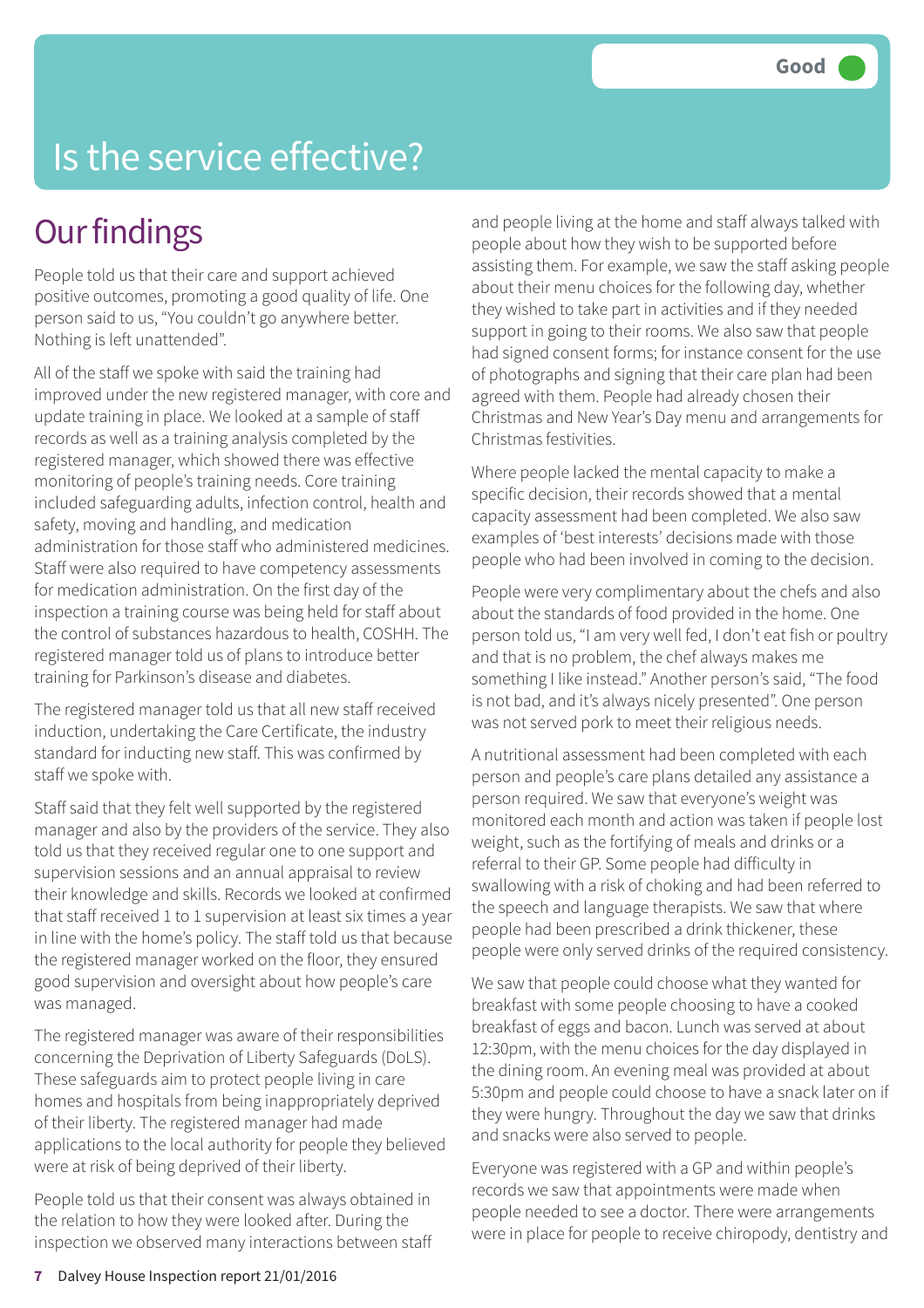### Is the service effective?

other health care services. The registered manager told us that the home had good links with district nurses. Should

the person be required to go into hospital, a 'hospital passport' had been developed, providing information about a person's medical conditions and other important information including their current medication.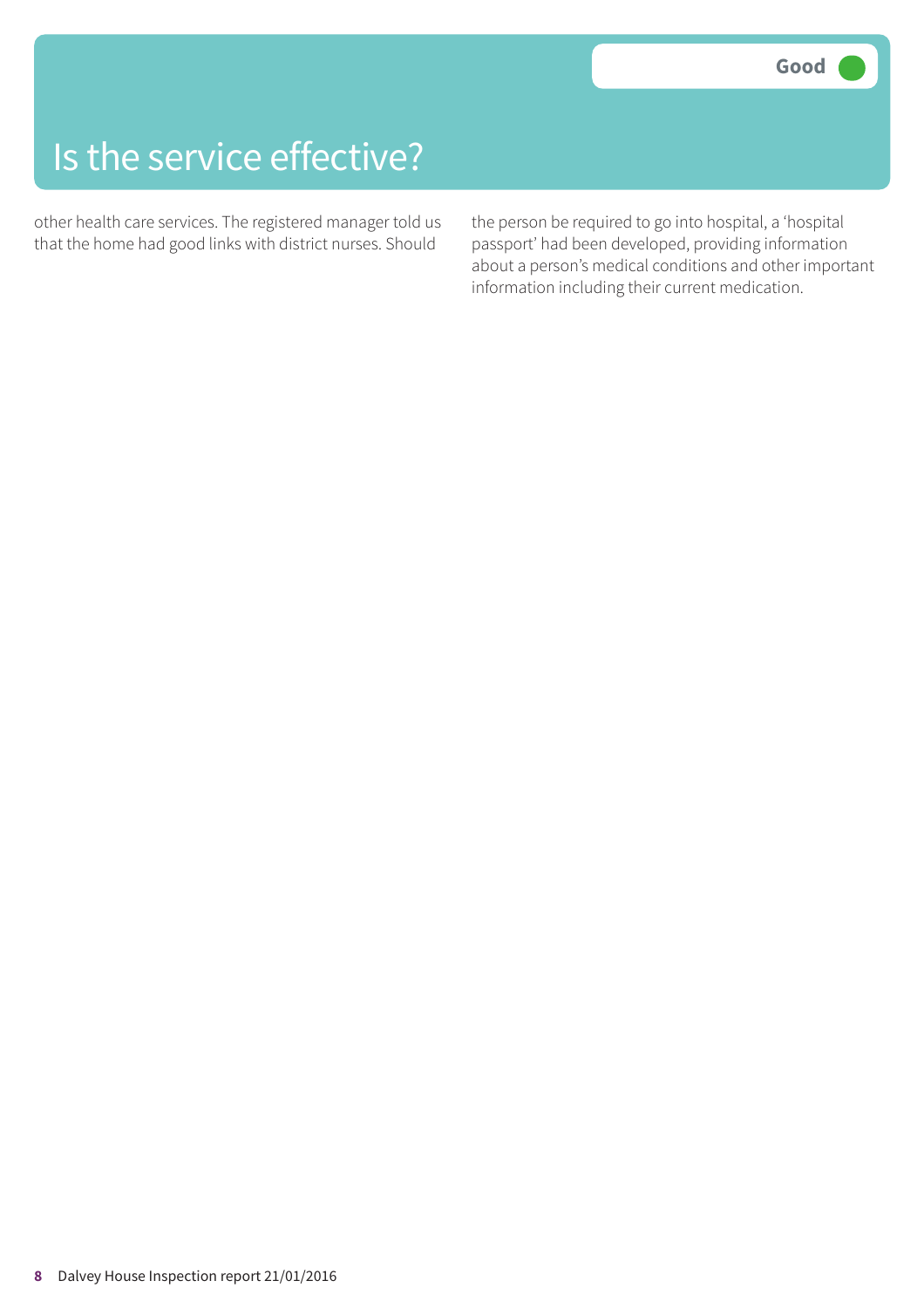# Is the service caring?

#### **Our findings**

Everyone we spoke with felt the staff involved and treated people with compassion and kindness. People and relatives made remarks such as such, "Nice people", "They anticipate my mother's needs as they know her so well", "The staff are excellent", and "Everybody is so kind".

One person told us about how their preferred routines were respected with regards to the times they wished to go to bed and get up in the morning. They told us, "I can get up at 10.30 if that's what I choose".

Throughout the inspection we observed interactions between people and staff. It was clear that staff had very good relationships with people living at the home with people laughing and joking together. Whenever people needed assistance staff were there to assist them.

People told us that their privacy and dignity was respected with staff always knocking on doors before entering. They also told us that personal care was carried out in the privacy of their own room.

Within people's care records was information about people's life histories so the staff could better understand people. We found that the staff were knowledgeable about people's needs, their life histories and personal preferences.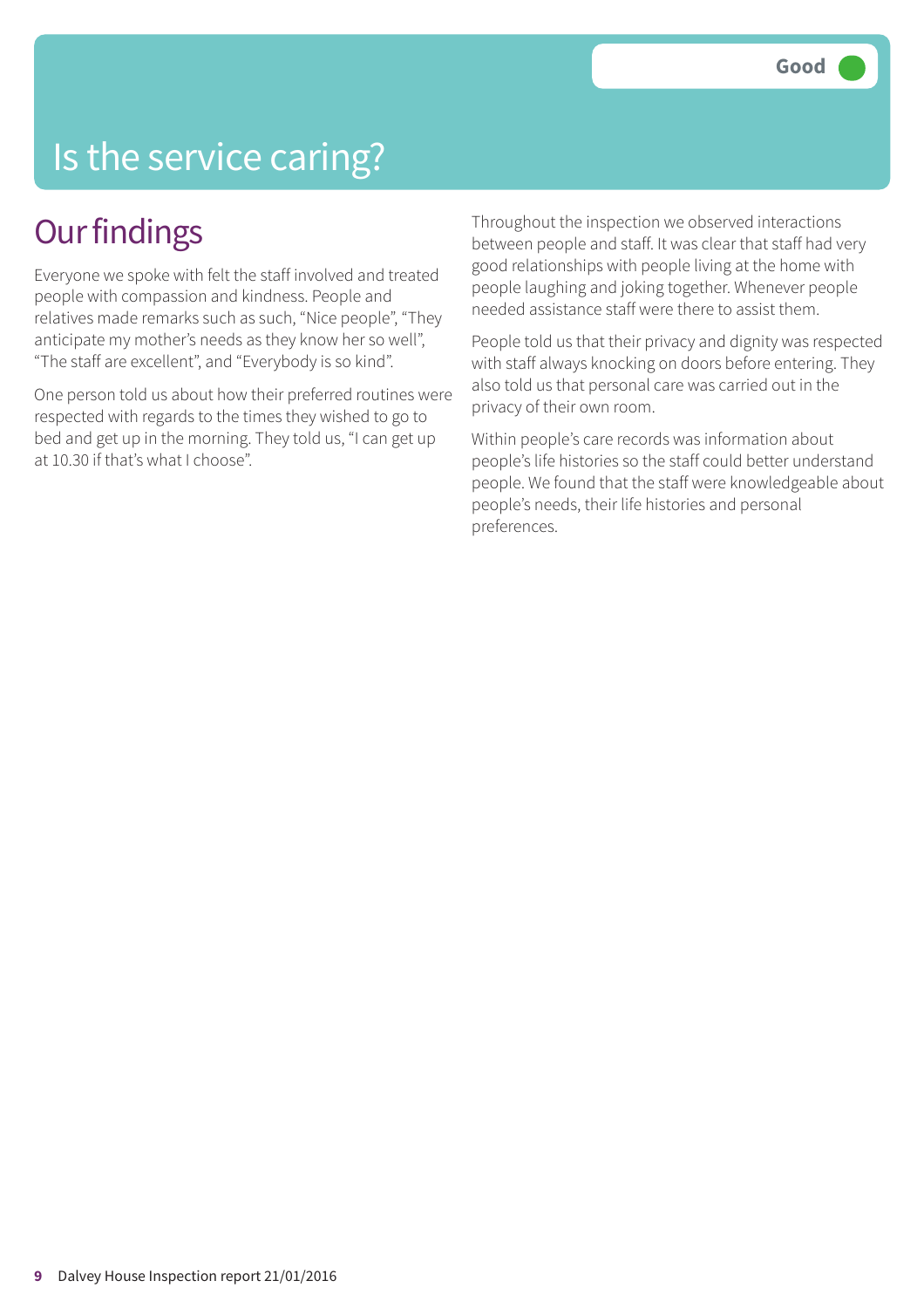# Is the service responsive?

### **Our findings**

People received the care that they needed and the service provided was well organised. For example, people told us there was a good laundry service that ensured they always had their own clothes returned to them. One person told us, "If I want anything I only have to ask".

Before people were admitted to the home, preadmission assessment of their needs had been carried out and recorded within their care file. This procedure was in place to make sure that people's needs could be met at the home.

On admission for the more in-depth assessments were completed in the areas such as, people's personal care needs, skin care, nutrition, falls risk assessment and a moving and handling assessment. Additional assessments were put in place if people had higher care needs, such as the use of bed rails or fluid monitoring.

From these assessments care plans had been developed with the person concerned or involving their relatives if the person was not able to contribute. The care plans we looked at were up to date and accurate.

We tracked the care of one person who had high care needs and visited them in their bedroom. They looked well cared for, being clean and comfortably supported in bed with cushions to support them. Bed rails were in place and a risk assessment had been completed for their safe use.

The person also had an air mattress and this was at the setting corresponding to their weight. The person was having their fluid intake monitored and records showed that they were having enough to drink. The person was also being turned as part of a regime to maintain their skin integrity and turns were being carried out to the required timescale.

People told us that there was plenty to do to occupy them. There was a full daily programme as activities displayed in the from reception area. One person told us how much they enjoyed visits from the 'caring canines' as they were dog lover. A relative told us how the provision of a portable DVD player had made such a difference to the care of their relatives. On the day of inspection a local church was visiting to hold a songs of praise service. Records were maintained of all activities undertaken with people.

The home had a well-publicised complaints procedure, this being detailed on the notice board in the reception area also a copy held in each person's care plan. No one we spoke with had any complaints about the service they received. One person told us that if the registered manager was not available they had confidence to speak with the provider. People told us that they had confidence their concerns or complaints would be taken seriously. We looked at the complaints book and found that there had been very few complaints. Those that were recorded had been responded to appropriately.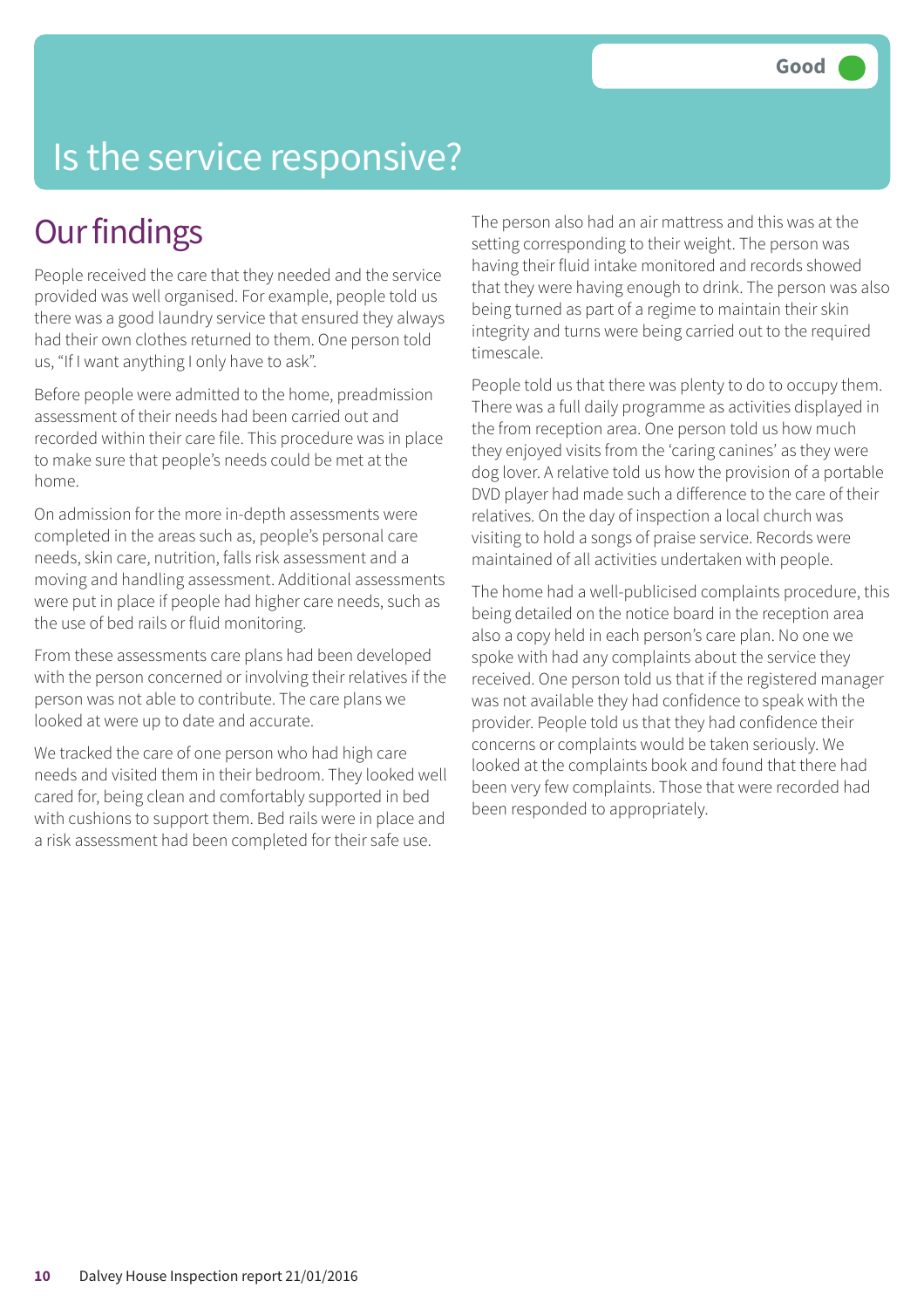# Is the service well-led?

### **Our findings**

One person told us, "The home is quietly and efficiently run". A relative told us, "The home is fantastic; and the leadership is excellent". Another relative told us, "I couldn't have chosen anywhere better"; and a church visitor told us, "It is probably one of the best homes I go into". One member of staff told us, "I feel proud to work here".

There was good leadership, management and governance of Dalvey House resulting in well-organised, person centred care provided to people living at the home. There was also an open and positive culture. The staff told us about many positive changes of registered manager had made since they have started working at the home.

Everyone spoke highly of the registered manager and the leadership skills that they had brought to the home. The registered manager told us that they had good relationships with the provider who regularly visited the home and met with people.

A quality assurance survey was carried out in the made in June 2015 involving relatives, people living at home and stakeholders. The return surveys had been analysed, however there were no actions to take forward as all the results had been positive.

Regular staff meetings were held so that staff could contribute to the running of the home and to receive feedback from management.

The registered manager showed us a range of audits regularly carried out for the purpose of monitoring quality of service provided. These included audits of medication, care plans and a dignity audit.